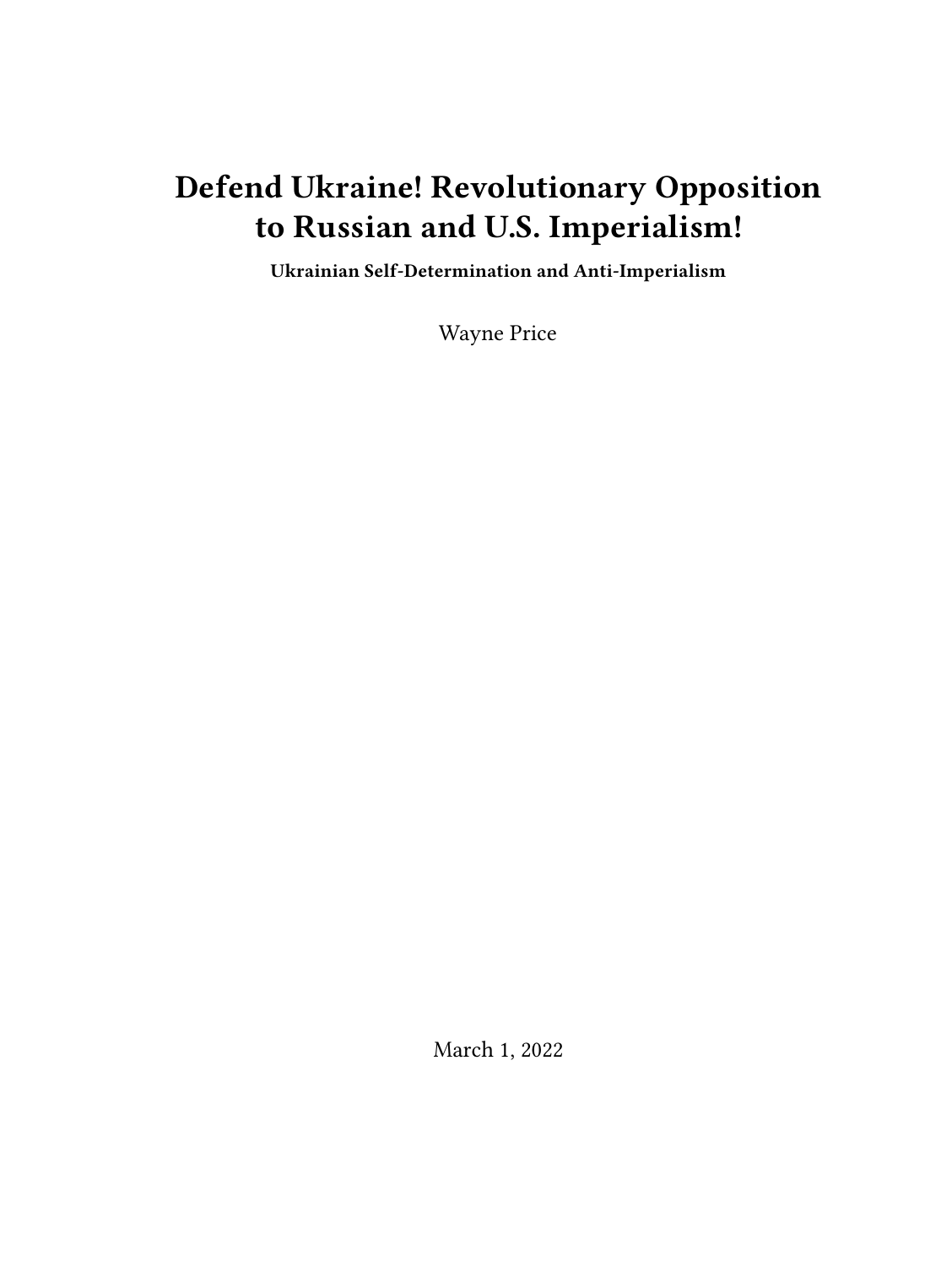## **Contents**

| U.S. and Russian Imperialisms (and the contract of the contract of the contract of the contract of the contract of the contract of the contract of the contract of the contract of the contract of the contract of the contrac |  |  |  |  |  |  |  |  |  |  |  |  |  |
|--------------------------------------------------------------------------------------------------------------------------------------------------------------------------------------------------------------------------------|--|--|--|--|--|--|--|--|--|--|--|--|--|
|                                                                                                                                                                                                                                |  |  |  |  |  |  |  |  |  |  |  |  |  |
|                                                                                                                                                                                                                                |  |  |  |  |  |  |  |  |  |  |  |  |  |
|                                                                                                                                                                                                                                |  |  |  |  |  |  |  |  |  |  |  |  |  |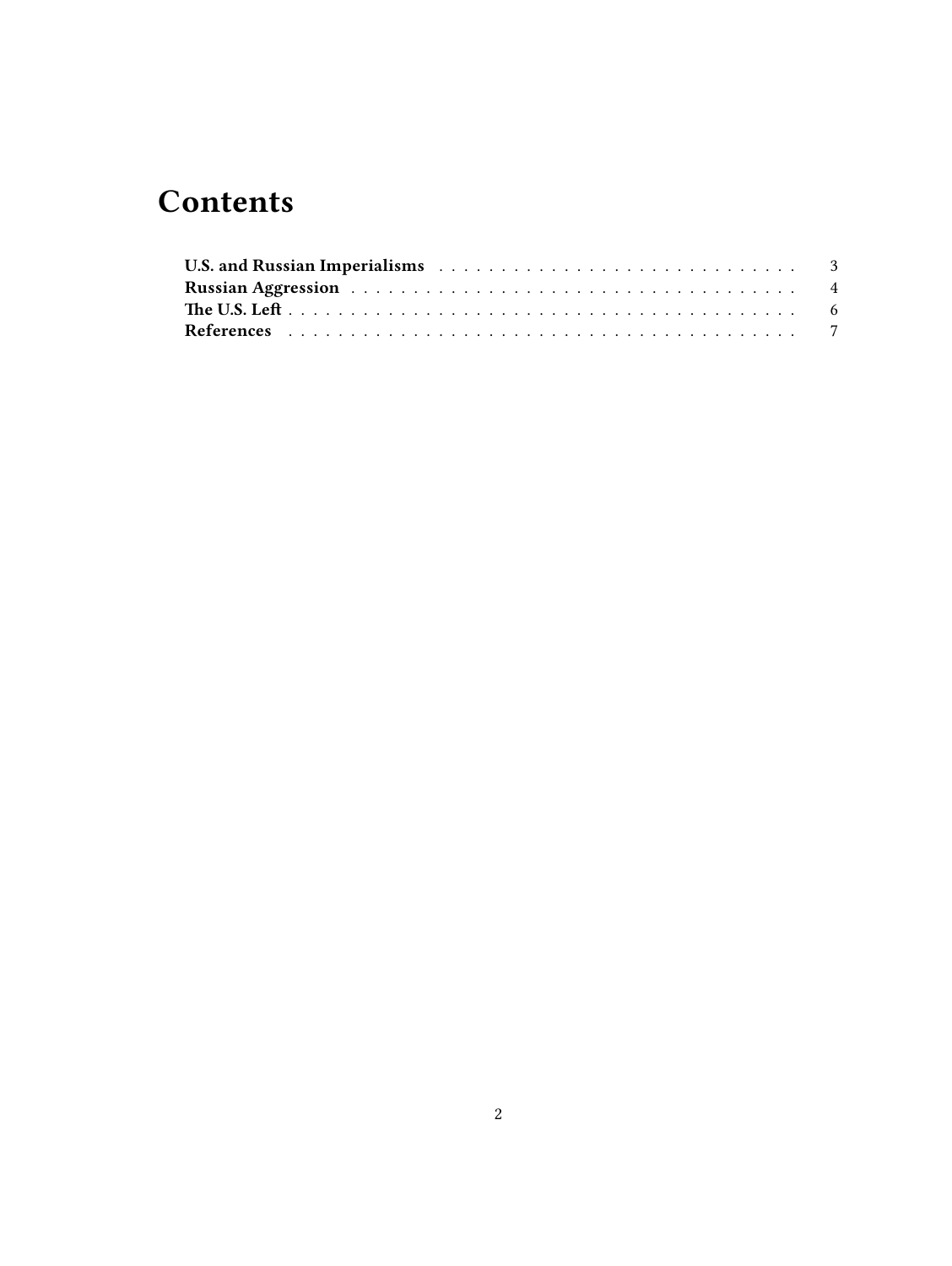The Ukrainian crisis may be seen as two intersecting and overlapping conflicts. One is the underlying competition between the U.S. imperial state and the Russian imperial state (and the allies of each). The other is between the Russian imperial state and the weaker, oppressed, nation of Ukraine.

The traditions of revolutionary anarchism and left-Marxism have opposed all imperialist states in their inter-imperialist conflict, rejecting all sides. Also they have generally opposed the oppression and exploitation of weaker countries by stronger, imperial, states. The question of "who is the aggressor?" (or "who fired the first shot?") is not central, compared to the dynamics of oppression and domination.

#### <span id="page-2-0"></span>**U.S. and Russian Imperialisms**

Both the U.S.A. and Russia are capitalist states which throw their weight around internationally. Together they have 90% of the world's nuclear bombs—which risks exterminating humanity and other species. They supply a large proportion of the world's oil and gas, setting the stage for global climate catastrophe. The U.S. is the biggest, wealthiest, state with the biggest armed forces and most foreign bases in the world, even if it is in decline. Russia is much weaker and less economically significant but still a large militarized state. The US state wants to counter its own international decay, especially in comparison to its allies in Europe and to its other main competitor, China. The Russian state, under its authoritarian ruler Vladimir Putin, wants to expand politically, economically, and militarily, to make up for the collapse of the empire of the Soviet Union.

The U.S. laid the basis for the current crisis. In 1991, the U.S. and the Soviet Union agreed to end the Cold War. Russia agreed to let Germany be reunited. The U.S. government promised to not expand NATO's military alliance further to the east, "*not one inch*." However, the U.S. did not keep its promise. It incorporated 14 more countries into NATO, coming up to Russia's borders. It provided military supplies and bases for these countries, which included Poland. This went along with the eastward expansion of the European Union. (A few far-sighted politicians and military people warned of the dangers of U.S. policy but they were ignored.) The Russians were not directly or immediately threatened, but—by the logic of national states—this inevitably put pressure on them to push back. The expansion of NATO may have been a **reason** for Russia's invasion of Ukraine or it may only have served as an **excuse**—but either way it destabilized the region.

There are many on the left who see the U.S. as the only danger and therefore support any anti-U,S. force, no matter how oppressive or undemocratic (this is "campism"). But U.S. imperialism is not the only imperialism, just as imperialism is not the only capitalist evil (as is demonstrated by the repressive dictatorships among the poorer nations).

In this case, Ukraine has been oppressed by Russia for centuries. It was ruled by the Czarist empire and then by the Stalinist-Communist dictatorship. Now the present authoritarian Russian state wants to dominate it again. Unlike many U.S. leftists, every Ukrainian is aware of this history.

While opposing the imperialism of the various great powers, revolutionary socialists defend the **self-determination of oppressed nations**. That does not require endorsing the governments or leaderships of these nations. It means being in solidarity with the people (who are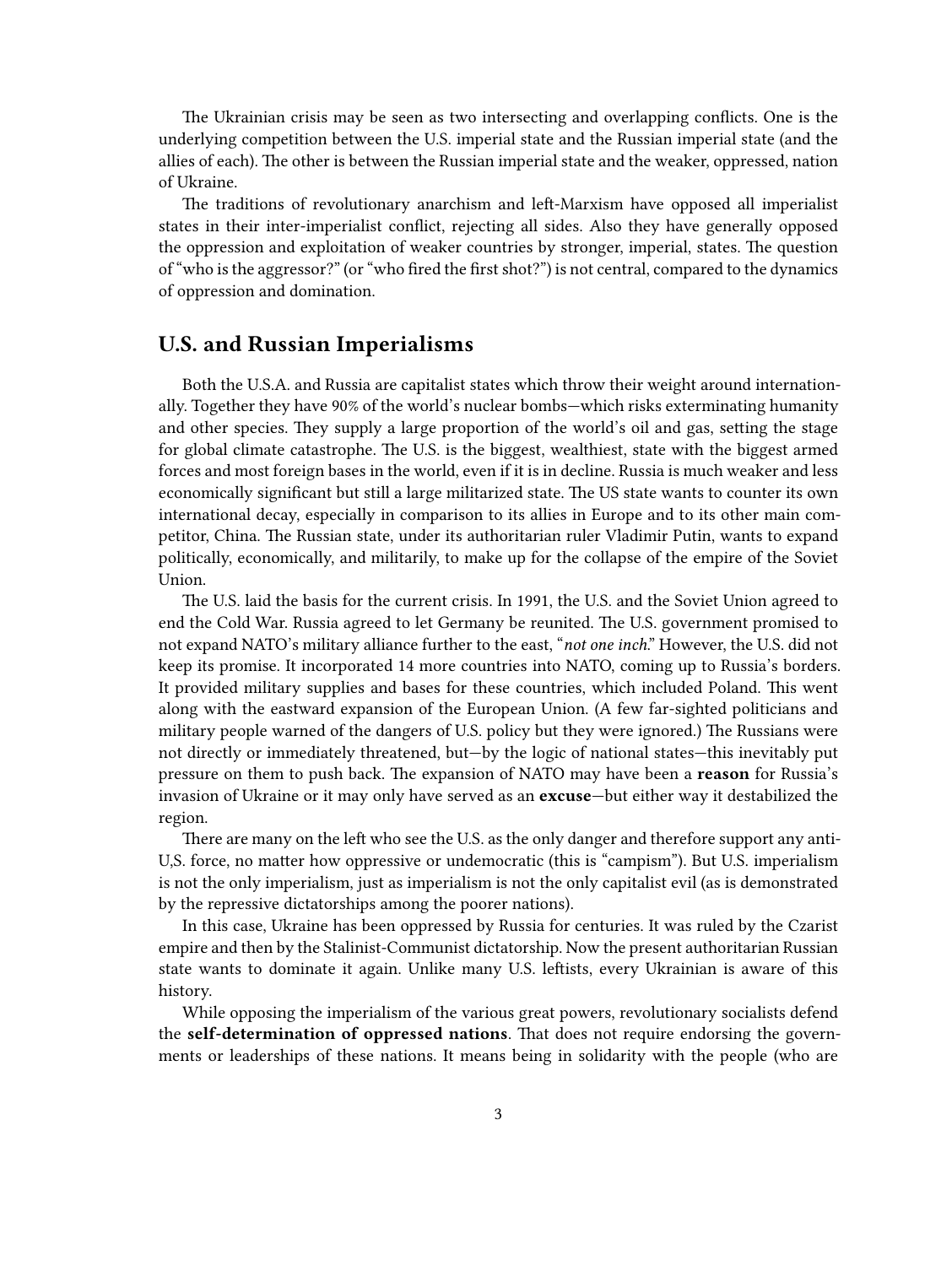mostly workers, peasants, local merchants, and the poor). It means supporting these nations' independence, self-organization, choice of social, economic, and political system, etc. Anarchists may not agree with the political and economic opinions of the majority of the people (who usually want their own national state). But revolutionary libertarian socialists are in solidarity with the people and their right to make their own choices—including their right to learn from their own mistakes.

The United States government makes a big show of supporting Ukraine's national selfdetermination. Before the Russian invasion, the U.S. insisted that Ukraine had the right to join NATO. The Russians had asked that the U.S. promise that Ukraine would never join the Western military alliance. In fact it was well-known that Ukraine was not going to be allowed into NATO in any foreseeable future. But the U.S. state insisted piously that it could not provide Russia with a guarantee on this, because every sovereign state had the right to chose whatever alliance it wanted to join. While abstractly true, this assertion by the U.S. deserved a horselaugh. Consider the reaction of the U.S. when Cuba allied with the Soviet Union: boycotts and quarantines, attempts to assassinate President Castro, organizing the Bay of Pigs invasion by Cuban exiles, etc Then when Castro and Russia's Khrushchev put nuclear-armed missiles in Cuba, the U.S. blockaded the island militarily and risked a nuclear world war. (I am not supporting the reckless decision of the Cuban and Russian states to install these nuclear missiles.)

Imagine today the U.S. reaction if Mexico were to announce a military accord with China, with Chinese missile bases on the U.S. border!

Right now the U.S. is militarily supporting monarchist Saudi Arabia, in its war in Yemen, with horrible consequences for the Yemeni people. And the U.S. is continuing its large-scale support for Israel's oppression of the Palestinian people, denying them any sort of national selfdetermination.

The hypocrisy is so obvious that even an intelligent ("Never Trump") conservative, Bret Stephens, could write:

"*Who are we, with our long history of invasions and interventions, to lecture Vladimir Putin about respecting national sovereignty and international law? Who are we, with our domestic record of slavery and discrimination, our foreign record of supporting friendly dictators, … after 198 years of the Monroe Doctrine, to try to stop Russia from delineating its own sphere of influence?*" (Stephens 2022; A22)

Being a bourgeois pundit, he concludes that the U.S. should still intervene in the Ukraine vs. Russia conflict, asking, "*Who but us?*" (The working people of Ukraine and Russia?)

#### <span id="page-3-0"></span>**Russian Aggression**

The Russian government is more ambiguous in its justification of its war on Ukraine. Vladimir Putin denies that Ukraine is a country or that Ukrainians are a people He has repeatedly asserted that they are merely a part of Russia and always have been. In a conversation with George Wl Bush, he said, "*Ukraine is not even a State*." Putin blamed Lenin and the Bolsheviks for regarding the Ukrainians as a people who needed their own republic when the USSR was established. Since, he claims, Ukraine is not a nation, it can have no national self-determination.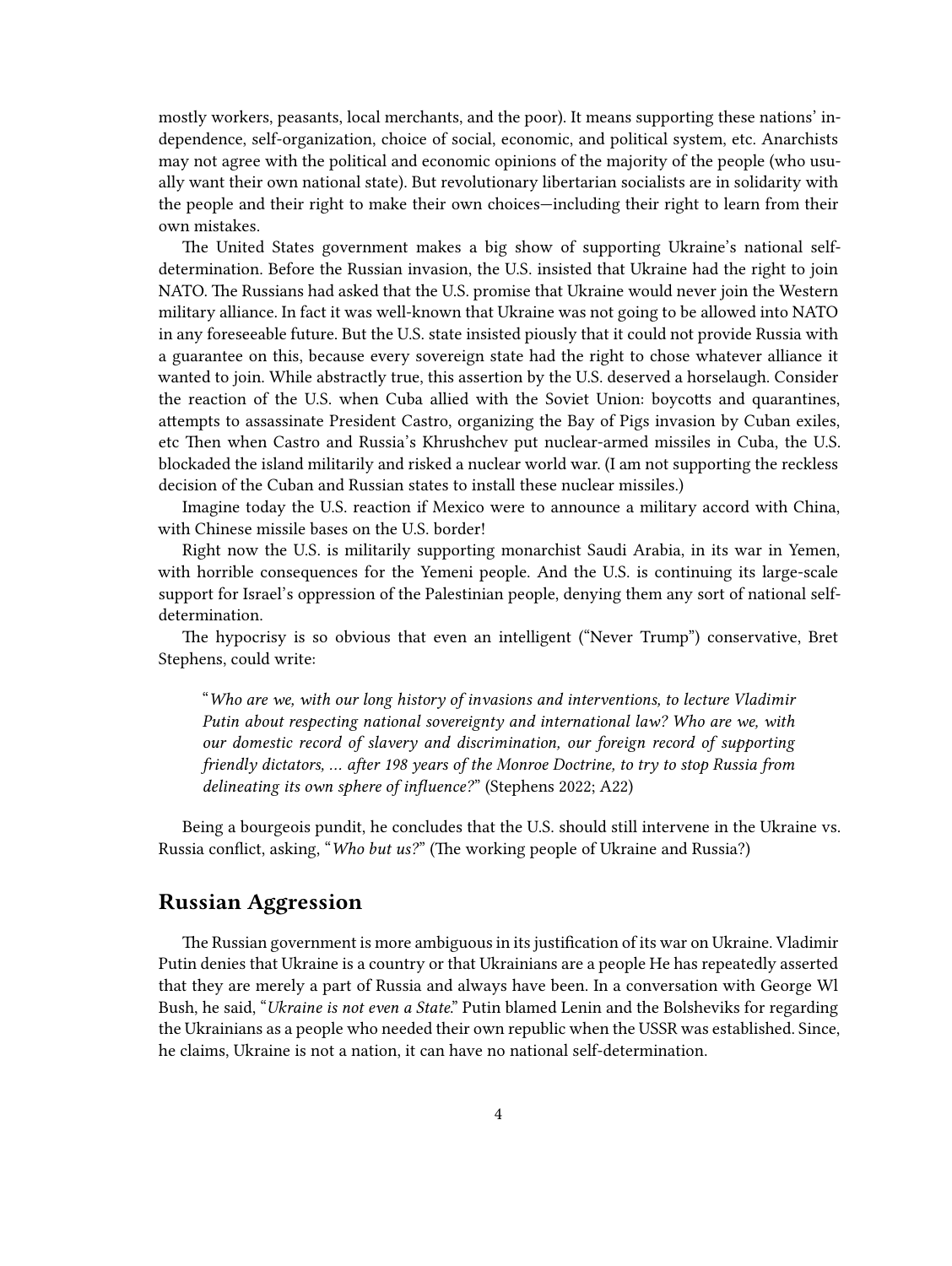Instead, Putin's regime has worked up a bunch of other reasons to justify its war on the Ukrainians. He claims that their state is Nazi, for example, and promises to "de-nazify" Ukraine. It is true that neo-Nazi and ultra-nationalist far-right trends have grown in Ukraine, feeding off the reaction against Russian imperialism. Ukrainian anarchists and others have opposed them. But such groupings do not, by any means, control the government. They have almost no representatives in parliament and the president, Volodymyr Zelensky, is a Jew. In any case, the cruel dictatorship of Saddam Hussein did not justify the U.S. invasion of Iraq nor the mysogyny of the Taliban the U.S. war on the Afghanistani people.

Putin and his minions have a nerve denouncing supposedly fascist governments. Putin has allied himself with neo-Nazi and far-right forces in Russia and internationally. He has built up an undemocratic ultra-nationalist bourgeois regime, tied to the Russian Orthodox Church. He has whipped up rage against LGBT people as "Western" threats to Russia. In the U.S., Putin and the farright Donald Trump have long had a lovefest, recently demonstrated in Trump's praise of Putin's actions in Ukraine. Who is the fascist? (Further, speaking of mass-murdering totalitarians, any process of Russian "de-Stalinization," rooting out those who made the Soviet Union so oppressive, would surely include punishment for officers of the KGB police, such as Vladimir Putin!)

Putin also charges that the Ukrainian government has been committing "genocide" against the Russian-speaking minority in eastern Ukraine (the Donbas), which is a lie. For eight years Russian forces have supported two breakaway states in eastern Ukraine, in a secessionist war with the majority of the country. Most of the Russian-speakers there had voted for an independent whole Ukraine in 1991. What they want now, under the conditions of authoritarian pro-Russian rule and civil war is anyone's guess. The Ukrainian regime has not handled this well, removing Russian from being an official language and not providing autonomy for the eastern Russian-speakers. Whatever the failures of Ukraine in its treatment of its Russian-speakers, they hardly justify Russia invading and taking over the country,

The same point can be made in relation to Putin's other complaints. The Ukrainian government asked to join NATO (but was rejected). It might someday set up nuclear missiles (but in 1994 it got rid of the nuclear missiles it inherited from the Soviet Union, sending many to Russia). The government is corrupt and undemocratic (this from Putin!). And so on, none of which remotely justifies a Russian invasion.

Some on the libertarian left argue that anarchists do not support national liberation, and therefore should not take sides in the Russian war on the Ukrainians. Some ignorant anarchists think that "national self-determination" was invented by Lenin. Actually it has long been part of the program of bourgeois-democracy and classical liberalism, along with freedom of speech and association, freedom of religion, land to the farmers who use it, the right to bear arms, the election of officials, equality of races, genders, and nationalities, trial by jury, and so on. (The bourgeoisie has always failed to consistently carry out its democratic program.)

The revolutionary anarchist Michael Bakunin wrote,

"*Nationality, like individuality, is a natural fact. It denotes the inalienable right of individuals, groups, associations, and regions to their own way of life. And this way of life is the product of a long historical development [a confluence of human beings with a common history, language, and a common cultural background]. And this is why I will always champion the cause of oppressed nationalities struggling to liberate themselves….*" (Dolgoff, 1980, p. 401)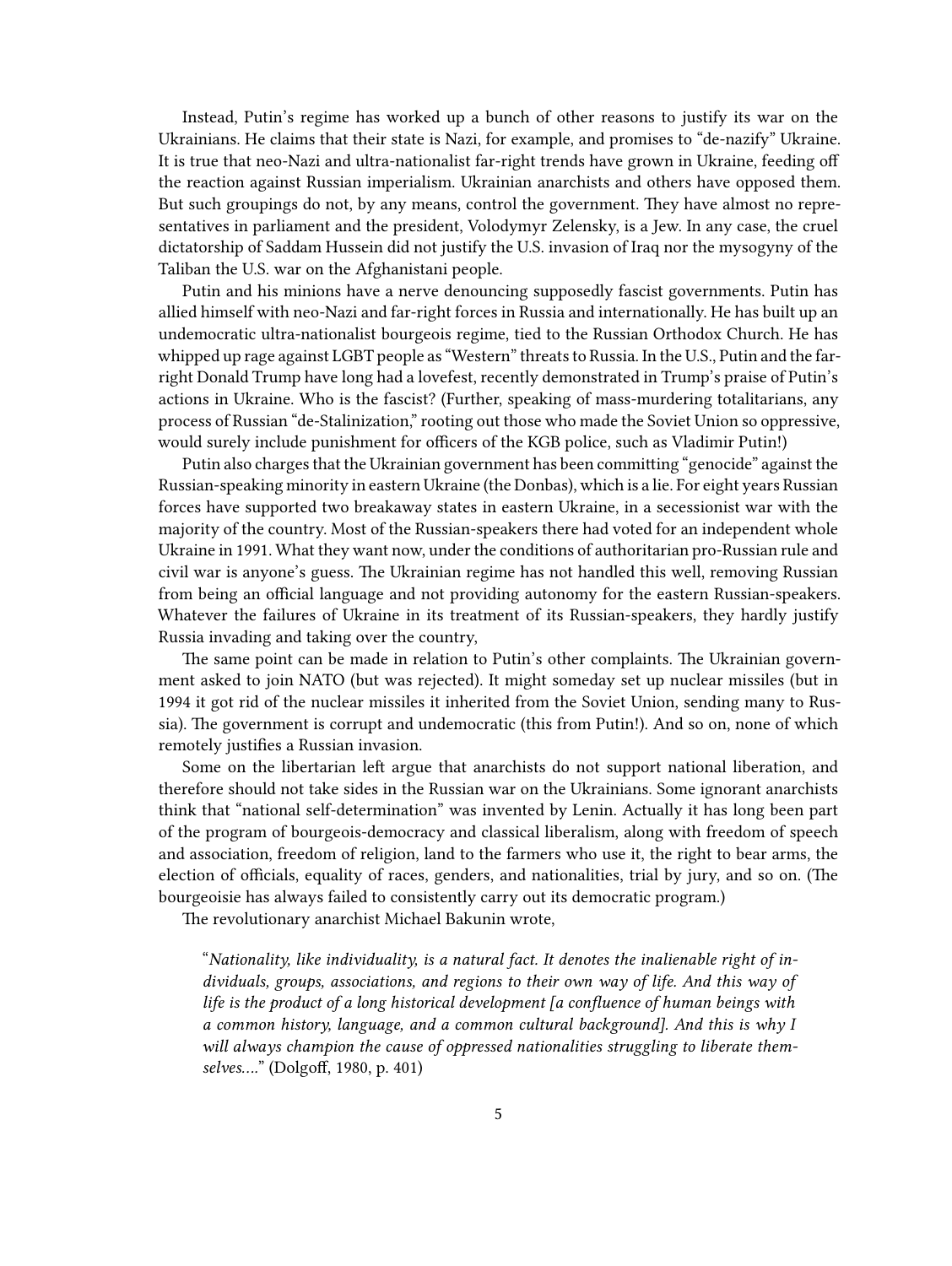By "nationality…is a natural fact," he meant, not that nationality is a biological fact, but that it is created mostly by unplanned, unpurposive, social history.

As Peter Kropotkin wrote,

"*True internationalism will never be obtained except by the independence of each nationality, little or large, compact or disunited–just as [the essence of] anarchy is in the independence of each individual. If we say, no government of man over man, how can [we] permit the government of conquered nationalities by the conquering nationalities?*" (quoted in Miller, 1976, p. 231)

The basic principles of the situation should be clear: support for the Ukrainians against the Russian invaders. Oppose both Russian and U.S. imperialism. It is a tactical question to decide how to implement these principles. In Russia there has developed an antiwar movement, whose main demand is peace and the withdrawal of Russian troops from Ukraine. In Ukraine, they certainly want Russian troops to withdraw, but a call for "peace" is probably mistaken. Rather they have to fight against the invaders. In the U.S. radicals should stay clear from endorsing the government's policies, and should call for the withdrawal and dismemberment of NATO.

However, it would be a mistake to oppose the U.S. sending arms to the Ukrainian army or people. The Ukrainian people are literally under the gun. It is up to them how to fight and from whom to get arms. They should not be criticized for taking weapons from the U.S. or elsewhere although they should be warned not to trust the U.S. or NATO.

The same point applies to Ukrainian anarchists.Should they form guerrilla groups to resist the Russians? Join various volunteer organizations to aid the fight? Join the official army? These are issues best left to those on the ground, facing the enemy (or enemies). But wherever possible, they should try to promote political independence of the majority of people, the working class and oppressed, from the national state, the capitalist rulers, and U.S. imperialism—and promote a reliance on their own forces.

#### <span id="page-5-0"></span>**The U.S. Left**

The U.S. Left has fractured over the Ukrainian-Russian war. By and large, most liberals have accepted the administration's views uncritically. They ignore what the U.S. and NATO have done to prepare the conflict and their hypocrisy in opposing Russian aggression.

Many radicals and far-leftists have been on the side of Russia, finding excuses for the invasion. They have learned so well to oppose U.S. imperialism that they can only see the world through anti-U.S. lenses, ignoring the complexity of reality.They care nothing at all about the self-determination of Ukraine, so long as there is peace between Russia and the U.S. We can expect a similar non-reaction if China were to attack Taiwan—looking at every aspect of the issue except what the people of Taiwan want.

But there is a part of the radical left which opposes both U.S. and Russian imperialisms. Sometimes this minority has little to say about defending Ukrainians. But often it also calls for the selfdetermination of Ukraine, including its right to self-defense. It looks for splits in ruling classes and those behind them.

Popularly, in Russia there have been demonstrations against the war in over 50 cities so far bravely done, since so many demonstrators were arrested. Also, the Confederation of Labor of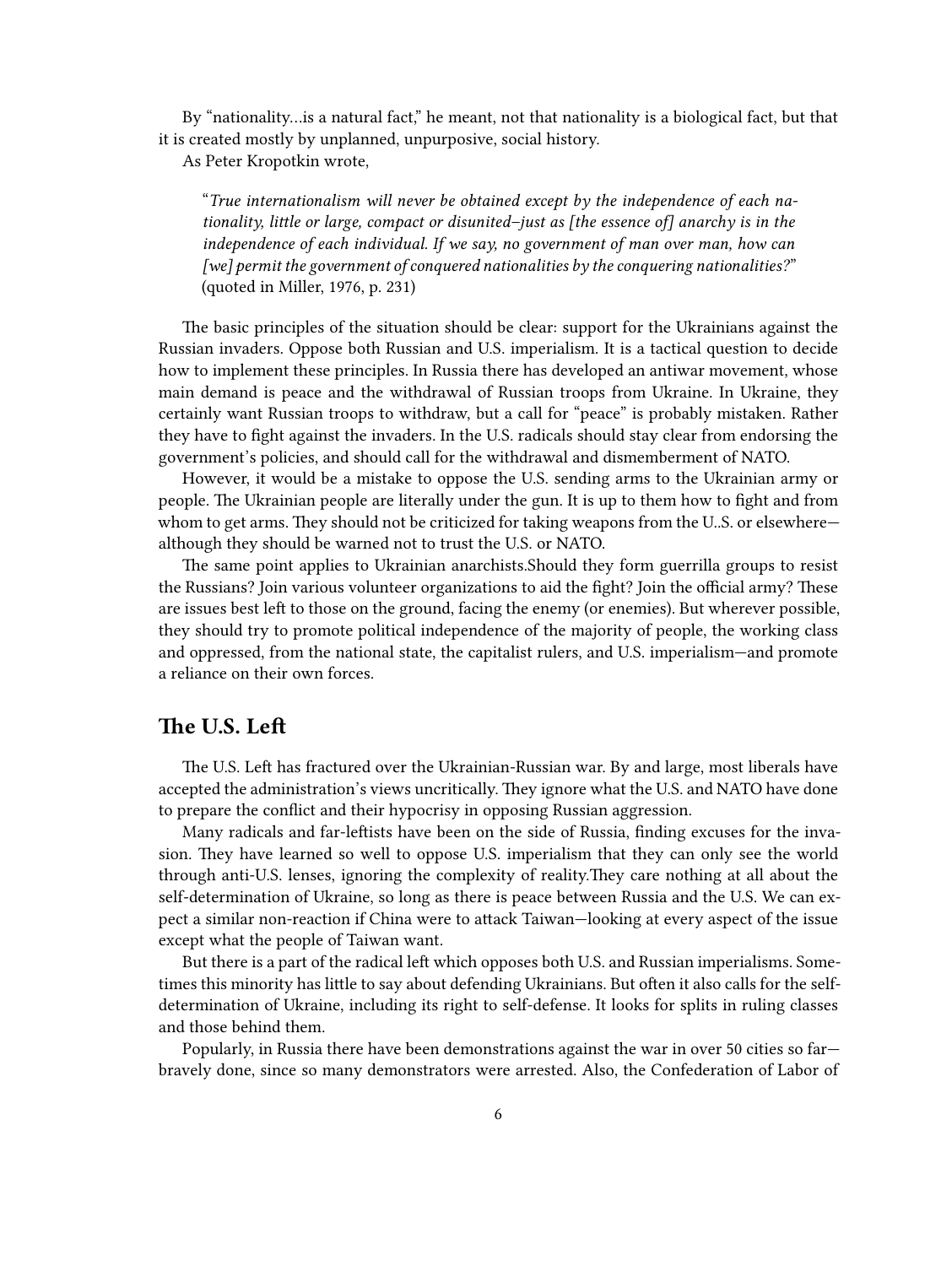Russia [KTR], with more than 20 unions and about 2 million members, denounced the war and called for a negotiated peace. These reflect discontent among Russia's working classes and oppressed people, a discontent which may lead anywhere.

The people of Ukraine have risen to the challenge of the invasion, and shown a remarkable degree of courage and determination. Both the official army and the volunteer forces have heroically fought back against better armed and larger military forces How this will play out, cannot be presently known, but the Russians will pay a far greater price than they expected to.

The world is in a dangerous place. The deadly pandemic is far from under control—and there will be more plagues. The international economy, while back from the brink of collapse, remains unstable and vulnerable, with a vast expansion of economic inequality. The global climate continues to come unstuck, devolving toward a climate catastrophe, along with cataclysms in every aspect of the ecology. Despite the end of the Cold War, the great powers have never been able to disarm their nuclear bombs. Political democracy (however limited under capitalist states) has been under attack wherever it exists.

It is in this context that a major imperial state has invaded another, relatively developed, country. This has put the invader, Russia, in confrontation with the U.S.—a confrontation of two nuclear-armed states.

The international capitalist class, with its states and world corporate market, is not capable of maintaining society. It cannot be depended on to keep the peace, provide ecologically balanced prosperity for everyone, and develop a self-governing radically democratic, cooperative society the world around. Working people and the oppressed of all lands must work together and replace these rulers with freedom, equality, and full democracy. This can begin by being in solidarity with the Ukrainians, against both Russian and U.S. imperialism.

### <span id="page-6-0"></span>**References**

Dolgoff, Sam (ed. and trans.). (1980). *Bakunin on Anarchism*. Montreal: Black Rose Books. Miller, Martin (1976). *Kropotkin*. Chicago and London: University of Chicago Press. Stephens, Bret (2/23/2022). "Ukraine and America's Self-Belief" *NY Times*. A22.